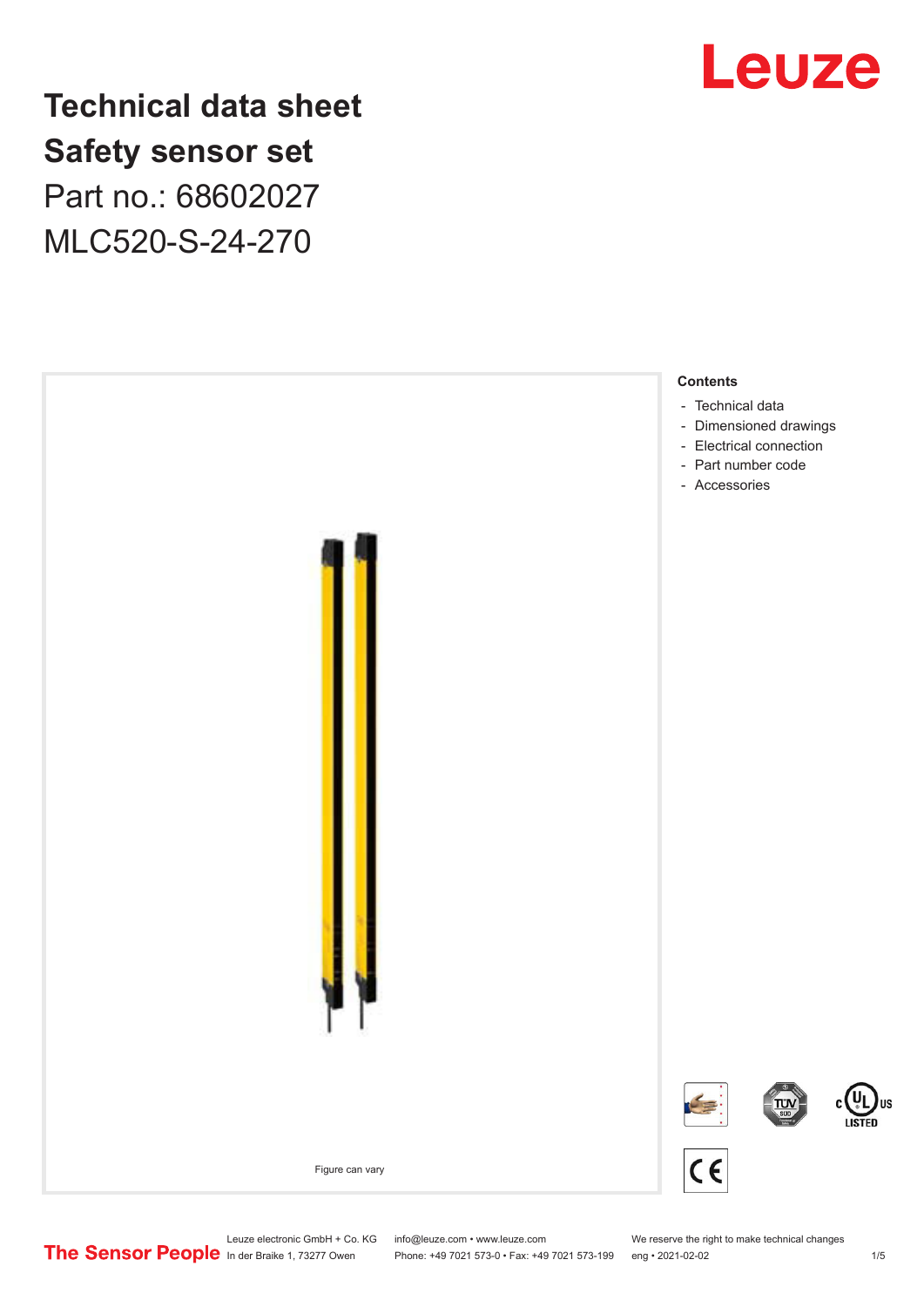## <span id="page-1-0"></span>**Technical data**

#### **Basic data**

| <b>Series</b> | <b>MLC 520S</b>                 |
|---------------|---------------------------------|
| Device type   | Set (transmitter and receiver)  |
| Contains      | 4x BT-MLC-S-C mounting brackets |
|               | 4x BT-MLC-S-O mounting brackets |
| Application   | Hand protection                 |
|               |                                 |

#### **Functions**

**Functions Functions Automatic start/restart** Contactor monitoring (EDM) Start/restart interlock (RES)

#### **Characteristic parameters**

| <b>Type</b>            | 4, IEC/EN 61496          |
|------------------------|--------------------------|
| <b>SIL</b>             | 3, IEC 61508             |
| <b>SILCL</b>           | 3, IEC/EN 62061          |
| Performance Level (PL) | e, EN ISO 13849-1        |
| $PFH_n$                | $2,64E-09$ per hour      |
| Mission time $T_{M}$   | 20 years, EN ISO 13849-1 |
| Category               | 4, EN ISO 13849          |

#### **Protective field data**

| <b>Resolution</b>              | 24 mm  |
|--------------------------------|--------|
| <b>Protective field height</b> | 270 mm |
| <b>Operating range</b>         | 0.26m  |

#### **Optical data**

| <b>Number of beams</b>          | 14 Piece(s)                                  |
|---------------------------------|----------------------------------------------|
| Synchronization                 | Optical between transmitter and receiver     |
| Light source                    | LED, Infrared                                |
| <b>LED light wavelength</b>     | 850 nm                                       |
| <b>Transmitted-signal shape</b> | Pulsed                                       |
| LED risk group                  | Exempt group (in acc. with EN<br>62471:2008) |

#### **Electrical data**

**Protective circuit COVER COVER PROTECTION** Short circuit protected

**Performance data** Supply voltage  $U_B$ 

24 V, DC, -20 ... 20 %

#### **Outputs**

**Number of safety-related switching outputs (OSSDs)** 2 Piece(s)

| Safety-related switching outputs |                                      |
|----------------------------------|--------------------------------------|
| Type                             | Safety-related switching output OSSD |

| Switching voltage high, min. | 18 V       |
|------------------------------|------------|
| Switching voltage low, max.  | 2.5V       |
| Switching voltage, typ.      | 22.5V      |
| Voltage type                 | DC.        |
| Load inductivity             | $2,000$ µH |
| Load capacity                | $1 \mu F$  |
| Residual current, max.       | 200 mA     |
| Residual current, typ.       | 2 mA       |

### **Safety-related switching output 1 Assignment** Receiver device connection, pin 2

**Switching element** Transistor, PNP

| <b>Safety-related switching output 2</b> |                                    |                                   |
|------------------------------------------|------------------------------------|-----------------------------------|
|                                          | Assignment                         | Receiver device connection, pin 4 |
|                                          | <b>Switching element</b>           | Transistor, PNP                   |
| <b>Timing</b>                            |                                    |                                   |
|                                          | <b>Response time</b>               | 8 ms                              |
|                                          | <b>Connection</b>                  |                                   |
|                                          | <b>Number of connections</b>       | 2 Piece(s)                        |
|                                          | <b>Connection 1</b>                |                                   |
|                                          | <b>Function</b>                    | Transmitter device connection     |
|                                          | Type of connection                 | Cable with connector              |
|                                          | <b>Cable length</b>                | 160 mm                            |
|                                          | <b>Sheathing material</b>          | <b>PUR</b>                        |
|                                          | <b>Thread size</b>                 | M <sub>12</sub>                   |
| <b>Material</b>                          |                                    | Plastic                           |
|                                          | No. of pins                        | $5 - pin$                         |
|                                          |                                    |                                   |
|                                          | <b>Connection 2</b>                |                                   |
|                                          | <b>Function</b>                    | Receiver device connection        |
|                                          | <b>Type of connection</b>          | Cable with connector              |
|                                          | Cable length                       | 160 mm                            |
|                                          | <b>Sheathing material</b>          | <b>PUR</b>                        |
|                                          | <b>Thread size</b>                 | M <sub>12</sub>                   |
| <b>Material</b>                          |                                    | Plastic                           |
|                                          | No. of pins                        | $5 - pin$                         |
|                                          | <b>Mechanical data</b>             |                                   |
|                                          | Dimension (W x H x L)              | 15.4 mm x 270 mm x 32.6 mm        |
|                                          | <b>Housing material</b>            | Metal                             |
|                                          | <b>Metal housing</b>               | Aluminum                          |
|                                          | Lens cover material                | Plastic / PMMA                    |
|                                          | <b>Material of end caps</b>        | Plastic                           |
| Net weight                               |                                    | $1,400$ g                         |
|                                          | <b>Housing color</b>               | Yellow, RAL 1021                  |
|                                          | <b>Type of fastening</b>           | C-shaped mounting bracket         |
|                                          |                                    | L-shaped mounting bracket         |
|                                          |                                    | O-shaped mounting bracket         |
|                                          |                                    |                                   |
|                                          | <b>Environmental data</b>          |                                   |
|                                          | Ambient temperature, operation     | $-10$ 55 °C                       |
|                                          | Ambient temperature, storage       | $-30$ 70 °C                       |
|                                          | Relative humidity (non-condensing) | 15  95 %                          |

#### **Certifications**

| Degree of protection        | IP 65                |
|-----------------------------|----------------------|
| <b>Protection class</b>     | Ш                    |
| <b>Certifications</b>       | TÜV Süd              |
| <b>Vibration resistance</b> | $50 \text{ m/s}^2$   |
| <b>Shock resistance</b>     | $98.1 \text{ m/s}^2$ |
| <b>US patents</b>           | US 6,418,546 B       |

# Leuze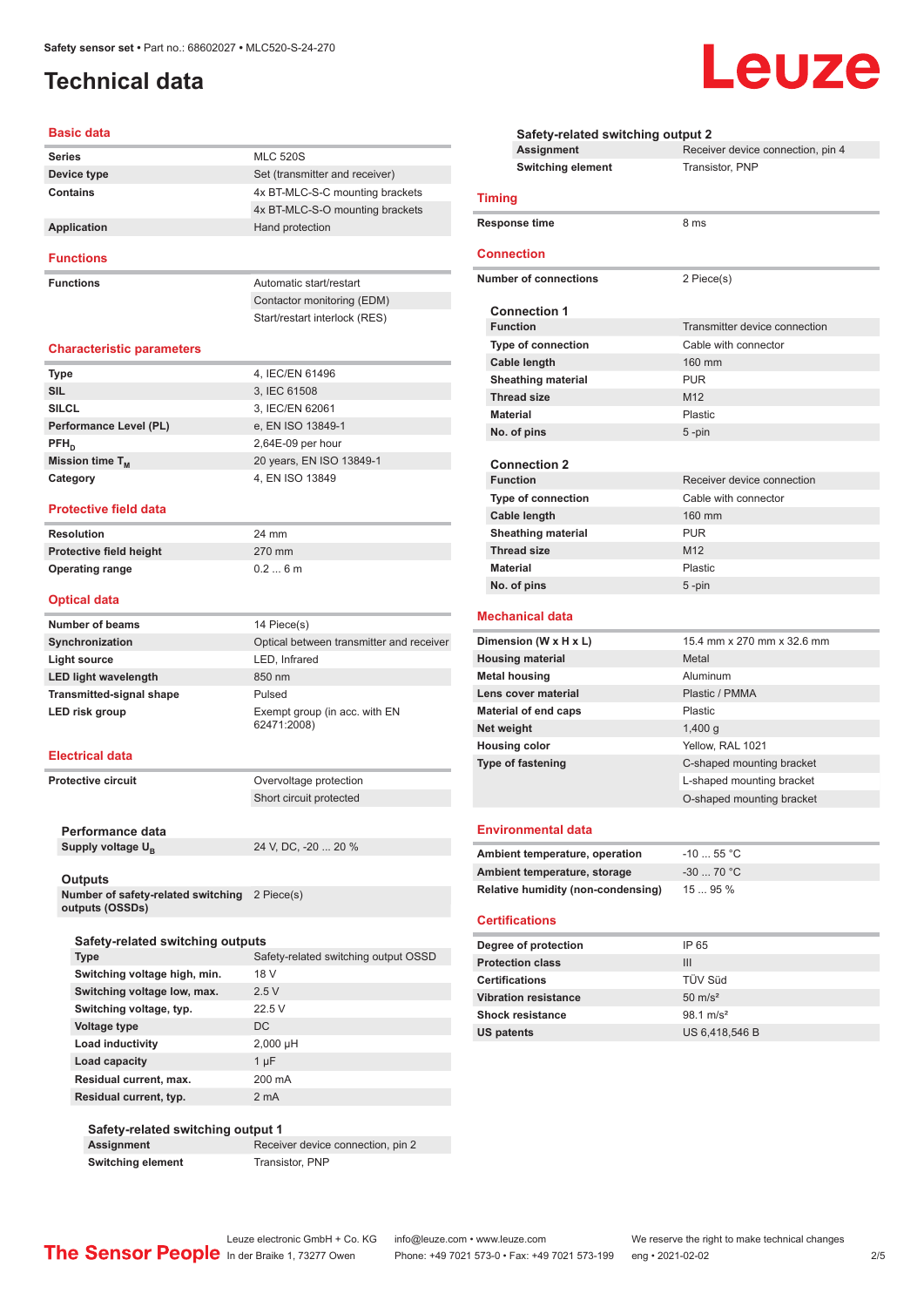## <span id="page-2-0"></span>**Technical data**

| <b>Customs tariff number</b> | 85365019 |
|------------------------------|----------|
| eCl@ss 5.1.4                 | 27272704 |
| eCl@ss 8.0                   | 27272704 |
| eCl@ss 9.0                   | 27272704 |
| eCl@ss 10.0                  | 27272704 |
| eCl@ss 11.0                  | 27272704 |
| <b>ETIM 5.0</b>              | EC002549 |
| <b>ETIM 6.0</b>              | EC002549 |
| <b>ETIM 7.0</b>              | EC002549 |

## **Dimensioned drawings**

All dimensions in millimeters

Dimensions of transmitter and receiver



L Length/protective field height

## **Electrical connection**

| <b>Connection 1</b>       | <b>Transmitter</b>            |
|---------------------------|-------------------------------|
| <b>Function</b>           | Transmitter device connection |
| <b>Type of connection</b> | Cable with connector          |
| Cable length              | 160 mm                        |
| <b>Sheathing material</b> | <b>PUR</b>                    |
| Cable color               | <b>Black</b>                  |
| <b>Thread size</b>        | M12                           |
| <b>Type</b>               | Male                          |
| <b>Material</b>           | Plastic                       |
| No. of pins               | $5$ -pin                      |
| Encoding                  | A-coded                       |
| <b>Connector housing</b>  | <b>FE/SHIELD</b>              |

Leuze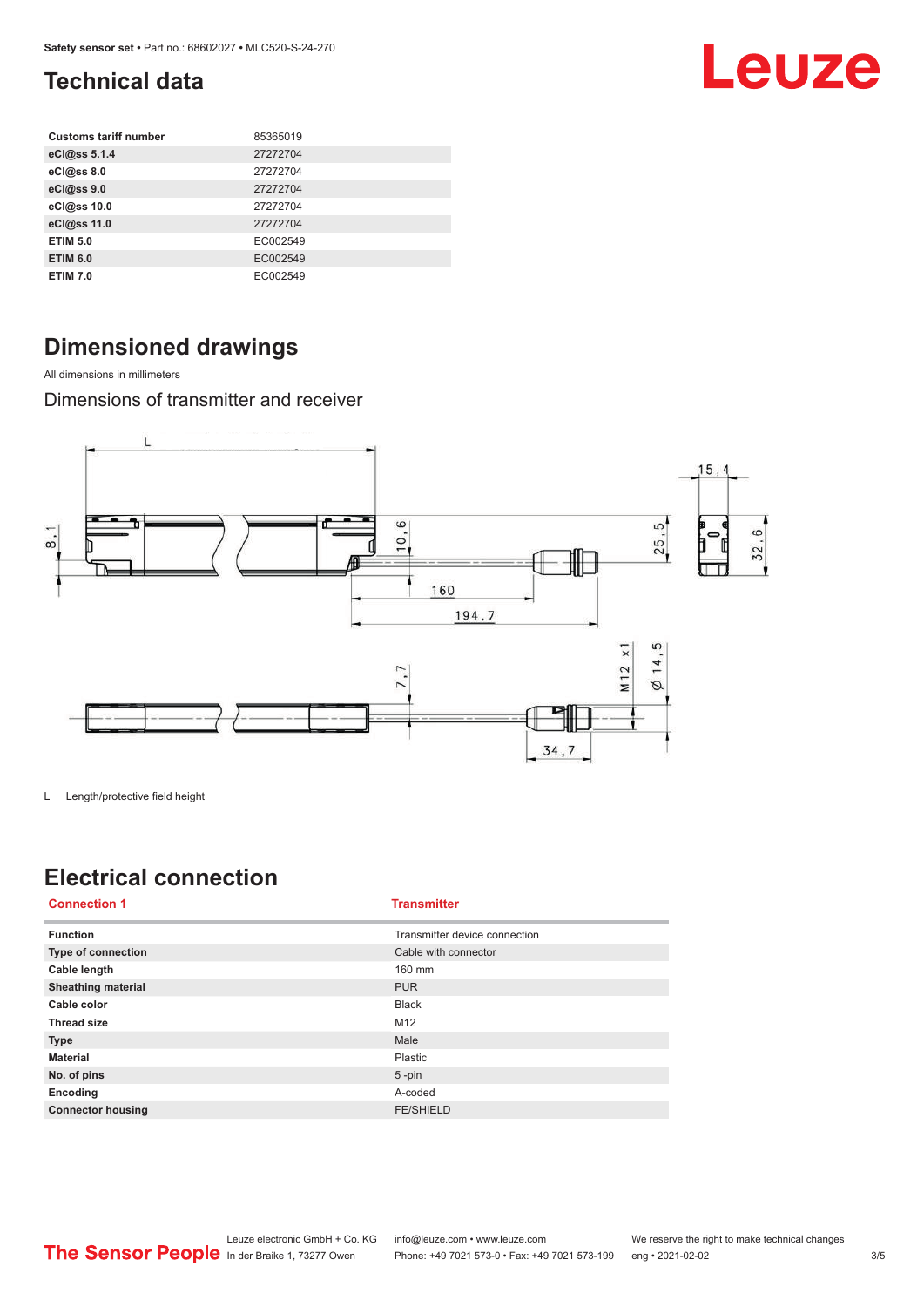## <span id="page-3-0"></span>**Electrical connection**

# Leuze

### **Pin Pin assignment Conductor Conductor Color 1** +24 V DC Brown **2** RESTART SELECTION White **3** 0 V Blue

**4** n.c. Black **5** RESTART SELECTION Gray



### **Connection 2 Receiver**

| <b>Function</b>           | Receiver device connection |
|---------------------------|----------------------------|
| Type of connection        | Cable with connector       |
| Cable length              | 160 mm                     |
| <b>Sheathing material</b> | <b>PUR</b>                 |
| Cable color               | <b>Black</b>               |
| <b>Thread size</b>        | M <sub>12</sub>            |
| <b>Type</b>               | Male                       |
| <b>Material</b>           | Plastic                    |
| No. of pins               | $5$ -pin                   |
| Encoding                  | A-coded                    |
| <b>Connector housing</b>  | <b>FE/SHIELD</b>           |
|                           |                            |

| <b>Pin</b> | <b>Pin assignment</b>    | <b>Conductor color</b> |  |
|------------|--------------------------|------------------------|--|
|            | <b>EDM</b>               | <b>Brown</b>           |  |
|            | OSSD1                    | White                  |  |
|            | 0 V                      | <b>Blue</b>            |  |
|            | OSSD <sub>2</sub>        | <b>Black</b>           |  |
|            | <b>EDM FBK/SELECTION</b> | Gray                   |  |



## **Part number code**

| Part designation: MLCxxx-ooo-aa-hhhh |                                                                                                 |  |  |  |  |
|--------------------------------------|-------------------------------------------------------------------------------------------------|--|--|--|--|
| <b>MLC</b>                           | <b>Safety light curtain</b>                                                                     |  |  |  |  |
| <b>XXX</b>                           | <b>Series</b><br>520: MLC 520S                                                                  |  |  |  |  |
| aa                                   | <b>Resolution</b><br>$14:14 \, \text{mm}$<br>24: 24 mm                                          |  |  |  |  |
| hhhh                                 | Protective field height<br>150  1200: from 150 mm to 1200 mm                                    |  |  |  |  |
| 000                                  | Option<br>S: Slimline version                                                                   |  |  |  |  |
|                                      | <b>Note</b>                                                                                     |  |  |  |  |
|                                      | $\&$ A list with all available device types can be found on the Leuze website at www.leuze.com. |  |  |  |  |